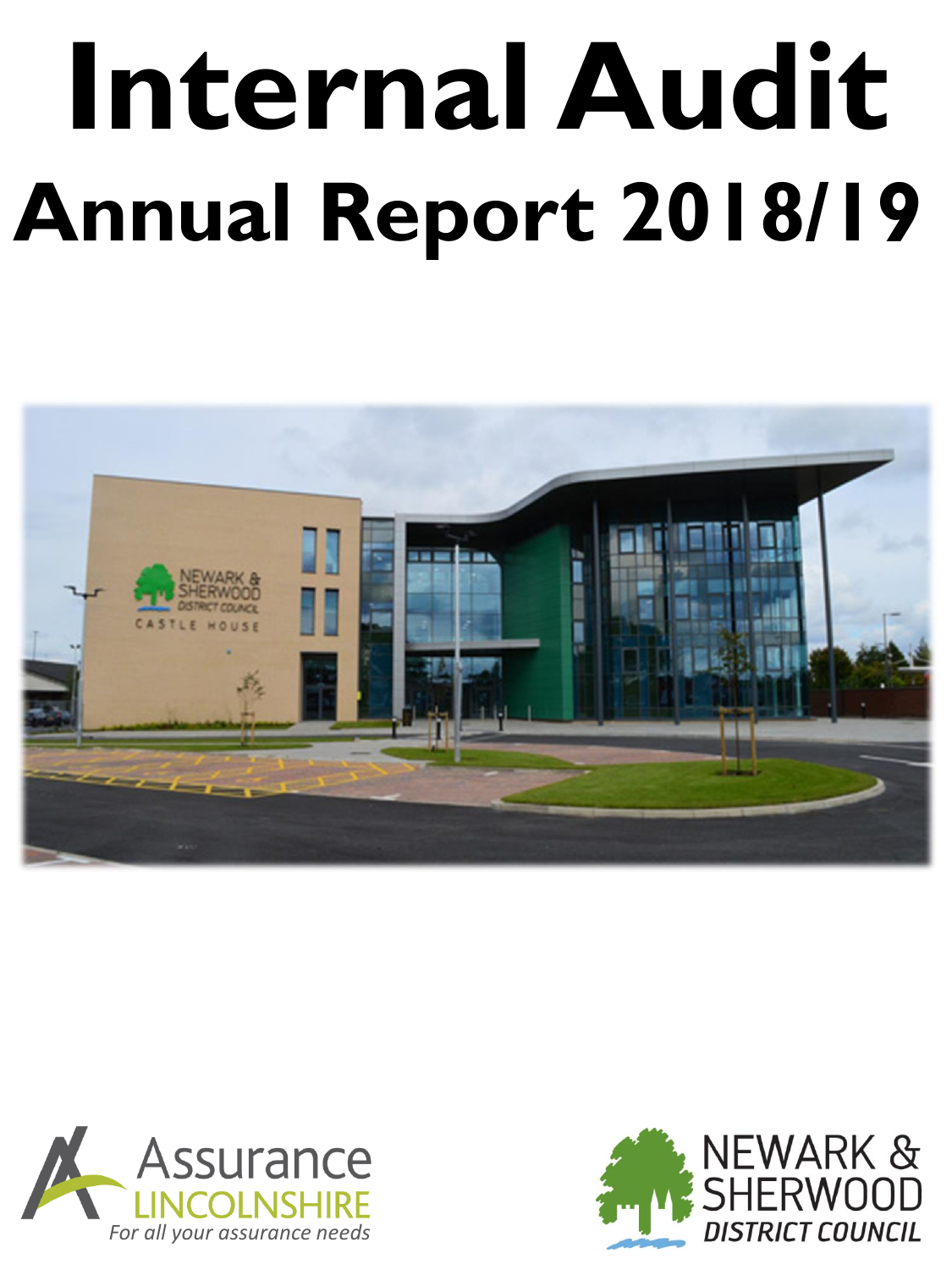**What we do best…**

**Innovative assurance services Specialists in internal audit Comprehensive risk management Experts in countering fraud**

**…and what sets us apart**

**Unrivalled best value to our customers Existing strong regional public sector partnership Auditors with the knowledge and expertise to get the job done Already working extensively with the not for profit and third sector**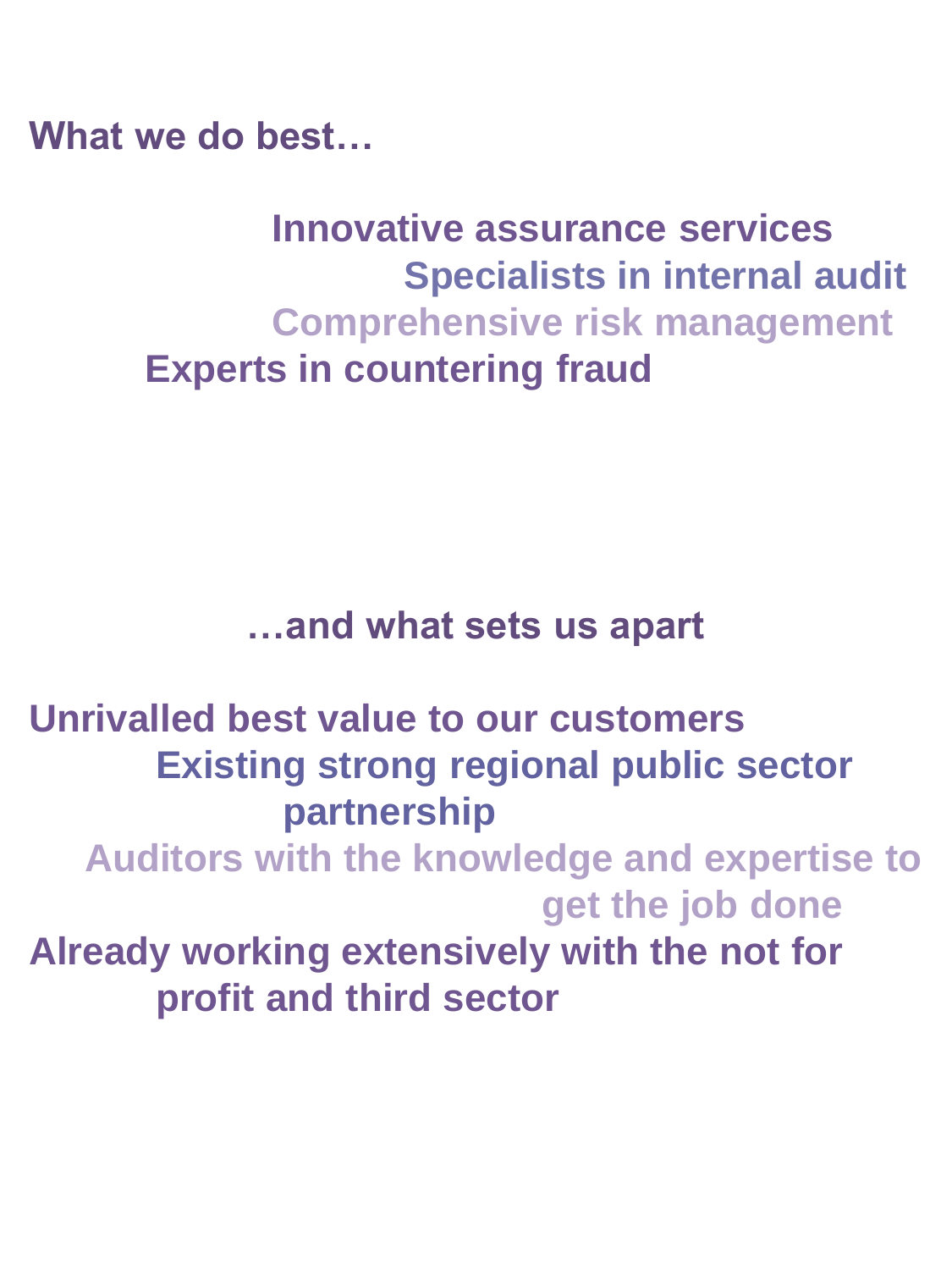## **Contents**

#### **Annual Opinion Page 1**

| <b>Governance</b>        |
|--------------------------|
| <b>Risk</b>              |
| <b>Internal Control</b>  |
| <b>Financial Control</b> |

#### **Our work** Page 9

**Scope of Work Restriction of Scope Other Significant Work Quality Assurance**

#### **Benchmarking** Page 11

**Assurances Recommendations Key Performance Indicators**

#### **Appendices** Page 13

**Details of Audits Details of Limited / Low Assurances Details of Audit Plan Changes Details of Overdue Actions Benchmarking Data Assurance Definitions Glossary of Terms**

**Lucy Pledge** - Audit and Risk Manager (Head of Internal Audit) **Rachel Abbott -** Team Leader **Amanda Hunt – Principal**

**[lucy.pledge@lincolnshire.gov.uk](mailto:lucy.pledge@lincolnshire.gov.uk)**

#### **[rachel.abbott@lincolnshire.gov.uk](mailto:rachel.abbott@lincolnshire.gov.uk) [amanda.hunt@lincolnshire.gov.uk](mailto:amanda.hunt@lincolnshire.gov.uk)**

This report has been prepared solely for the use of Members and Management of Newark and Sherwood District Council. Details may be made available to specified external organisations, including external auditors, but otherwise the report should not be used or referred to in whole or in part without prior consent. No responsibility to any third party is accepted as the report has not been prepared, and is not intended for any other purpose.

The matters raised in this report are only those that came to our attention during the course of our work – there may be weaknesses in governance, risk management and the system of internal control that we are not aware of because they did not form part of our work programme, were excluded from the scope of individual audit engagements or were not bought to our attention. The opinion is based solely the work undertaken as part of the agreed internal audit plan.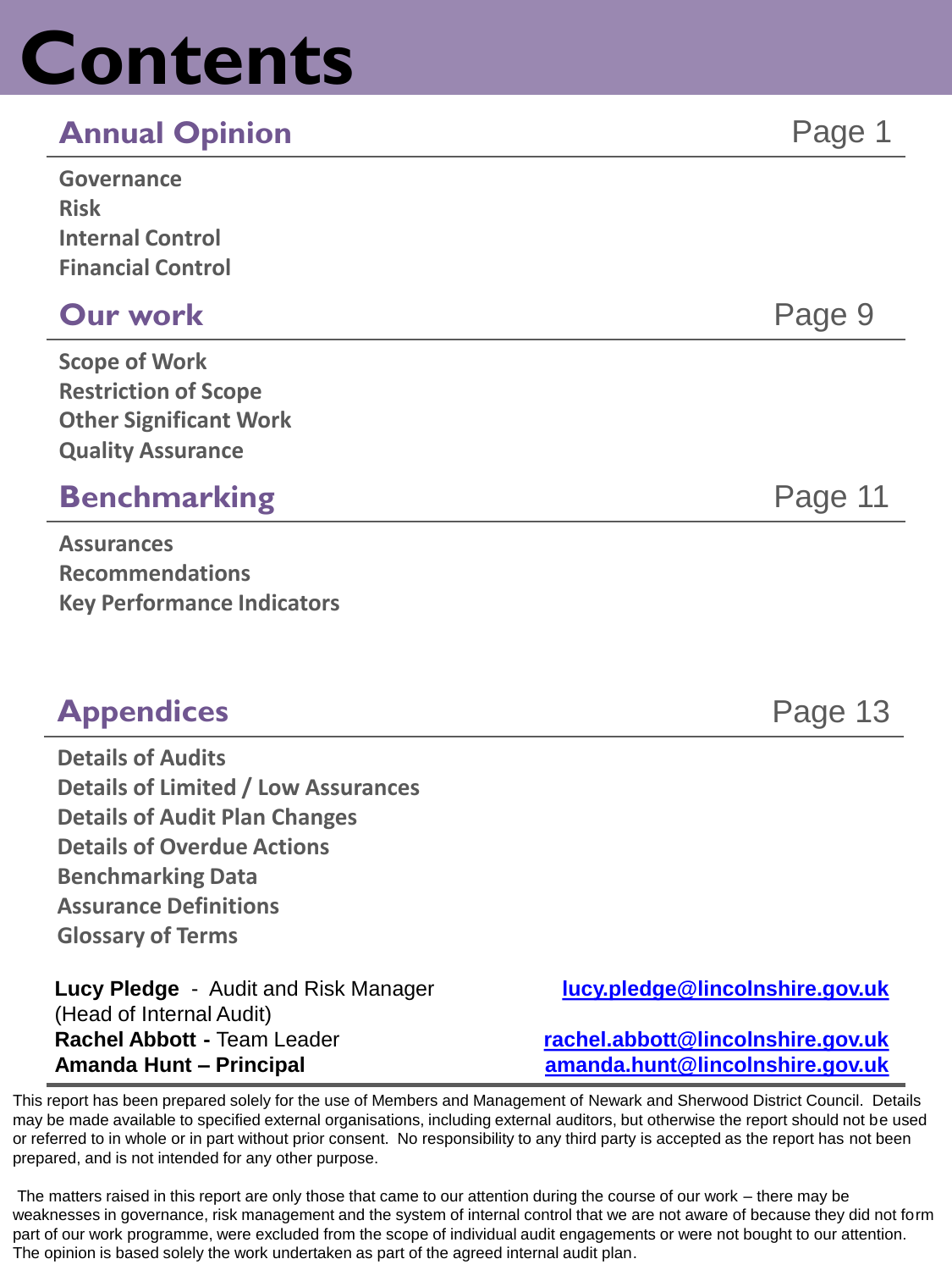#### **Purpose of Annual Report**

The purpose of the Annual Internal Audit Report is to meet the Head of Internal Audit annual reporting requirements set out in the Public Sector Internal Audit Standards (PSIAS) and the Accounts and Audit Regulations 2015. In particular:-

- Include an opinion on the overall adequacy of and effectiveness of the Council's governance, risk and control framework and therefore the extent to which the Council can rely on it;
- Inform how the plan was discharged and the overall outcomes of the work undertaken that supports the opinion;
- A statement on conformance with the PSIAS and the results of the internal audit quality assurance);
- Draw attention to any issues particularly relevant to the Annual Governance Statement

For the twelve months ended 31 March 2019 (based on the work we have undertaken and information from other sources of assurance) my opinion on the adequacy and effectiveness of Newark and Sherwood District Council's arrangements for governance, risk management and control is:-

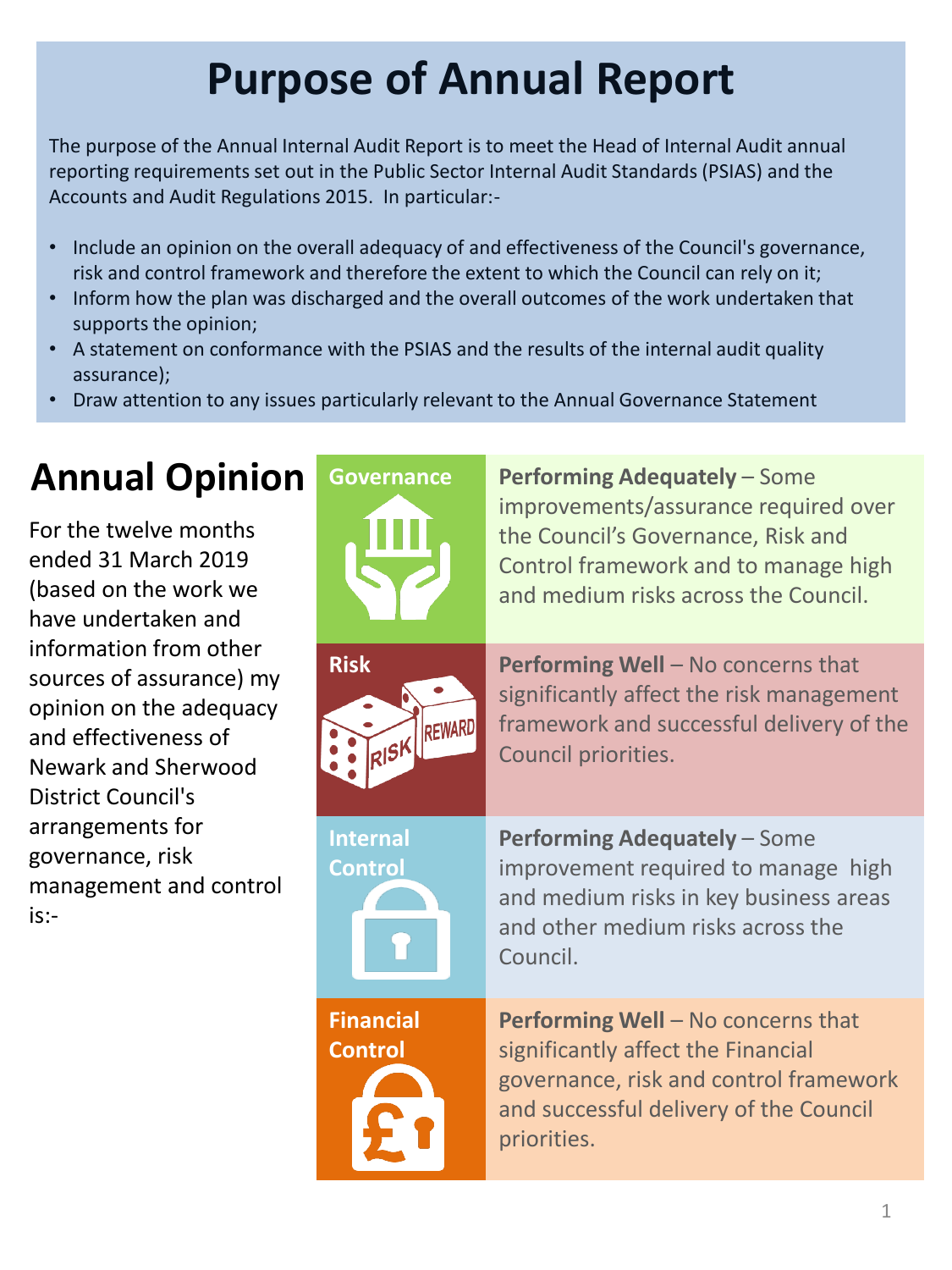# **Governance**

*"Achieving the Intended Outcomes While Acting in the Public Interest at all Times"*

It is comprised of systems, processes, culture and values, by which the Council is directed and controlled and through which they account to, engage with, and where appropriate, lead their communities.

Each year the Council is required to reflect on how its governance arrangements have worked – identifying any significant governance issues that it feels should be drawn to the attention of the public – in the interests of accountability and transparency.

Significant governance issues identified by the Council in the 2019 statement are:

- Organisational change\*
- Development Company\*
- Estate regeneration programme\*
- Emergency Planning
- Business Continuity\*
- Re-integration of Housing Management Function
- Counter Fraud\*
- Compliance with Financial\* Regulations re. authorisation of goods, works and services.

Action plans are in place for these with responsible officers identified. There were, however, a number of these which were identified in the 2017/18 statement (\*). Some of these are long term issues and progress has been made as planned.

However Business Continuity is making slower than expected progress receiving another Limited report this year. It has also been identified that the position on compliance with the Financial Regulations item has deteriorated rather than improved.

### **The Governance framework has decreased**



**Assessed as Performing Adequately**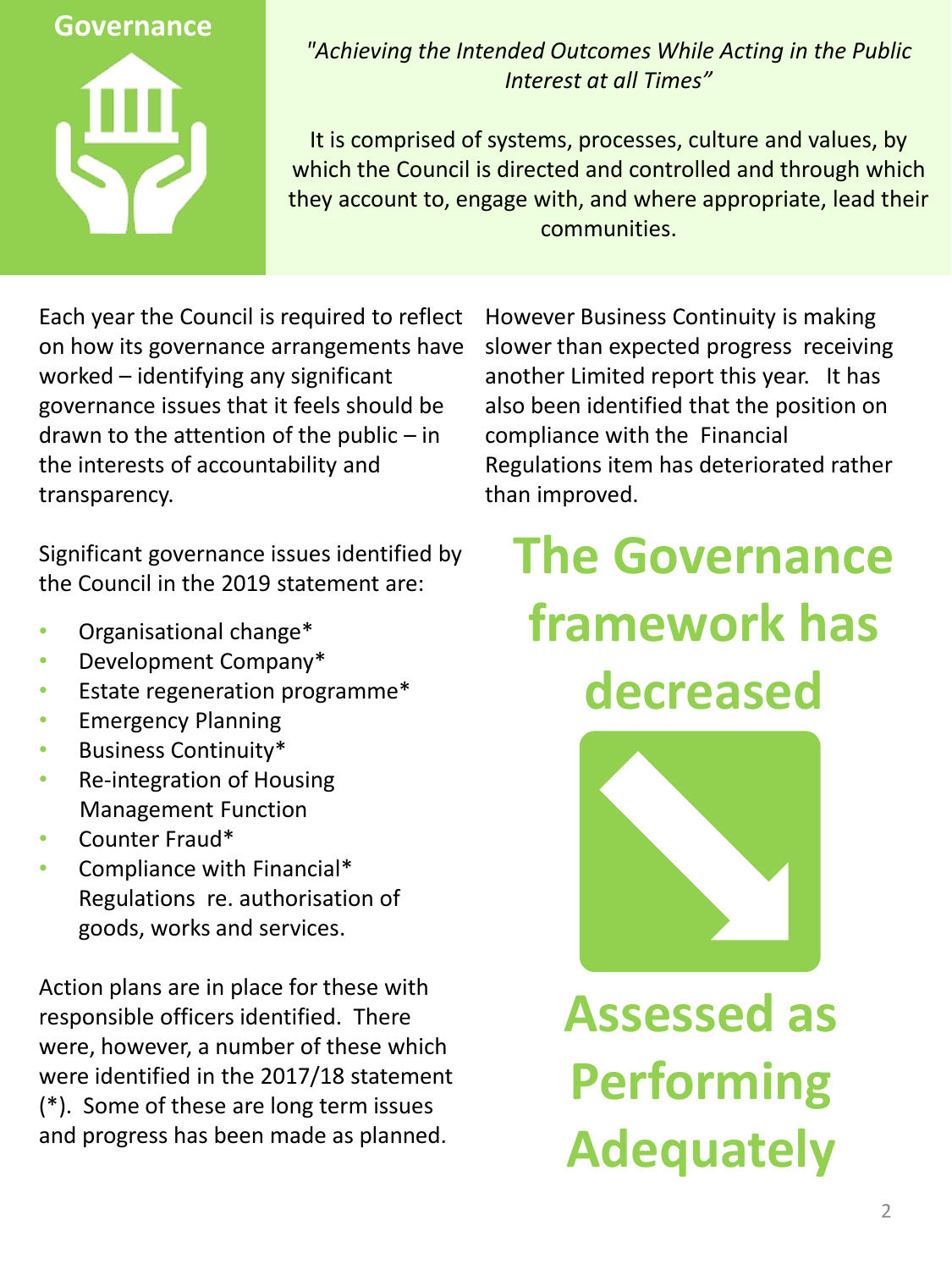#### **Governance**

There were some significant changes to the management team and leadership within the Council during the year which have not yet been reviewed by ourselves. These have a significant impact on the Governance arrangements within the Council.

Further significant issues have been added around the emergency plan and the integration of the Housing management function which contribute towards our assessment.

The Audit and Accounts Committee helps to ensure that these arrangements are working effectively. They review and consider the draft and final versions of the Annual Governance Statement.

There have been some significant changes within the management structure this year with a change in Chief Executive, Monitoring Officer and other changes to Directorate responsibilities. There has also been a change in leader of the Council and it's Objectives have been refreshed . All of which have an impact on the governance arrangements.

We have not undertaken a review of Governance since the health check in 2016/17 . We will be undertaking a Governance Review of culture and values in 2019/20 – which will show whether the Council's core values are embedded and at the heart of what the Council does – being open, transparent and inclusive.

Whilst the assurance level has decreased due to the points raised above, this is still a good level of assurance.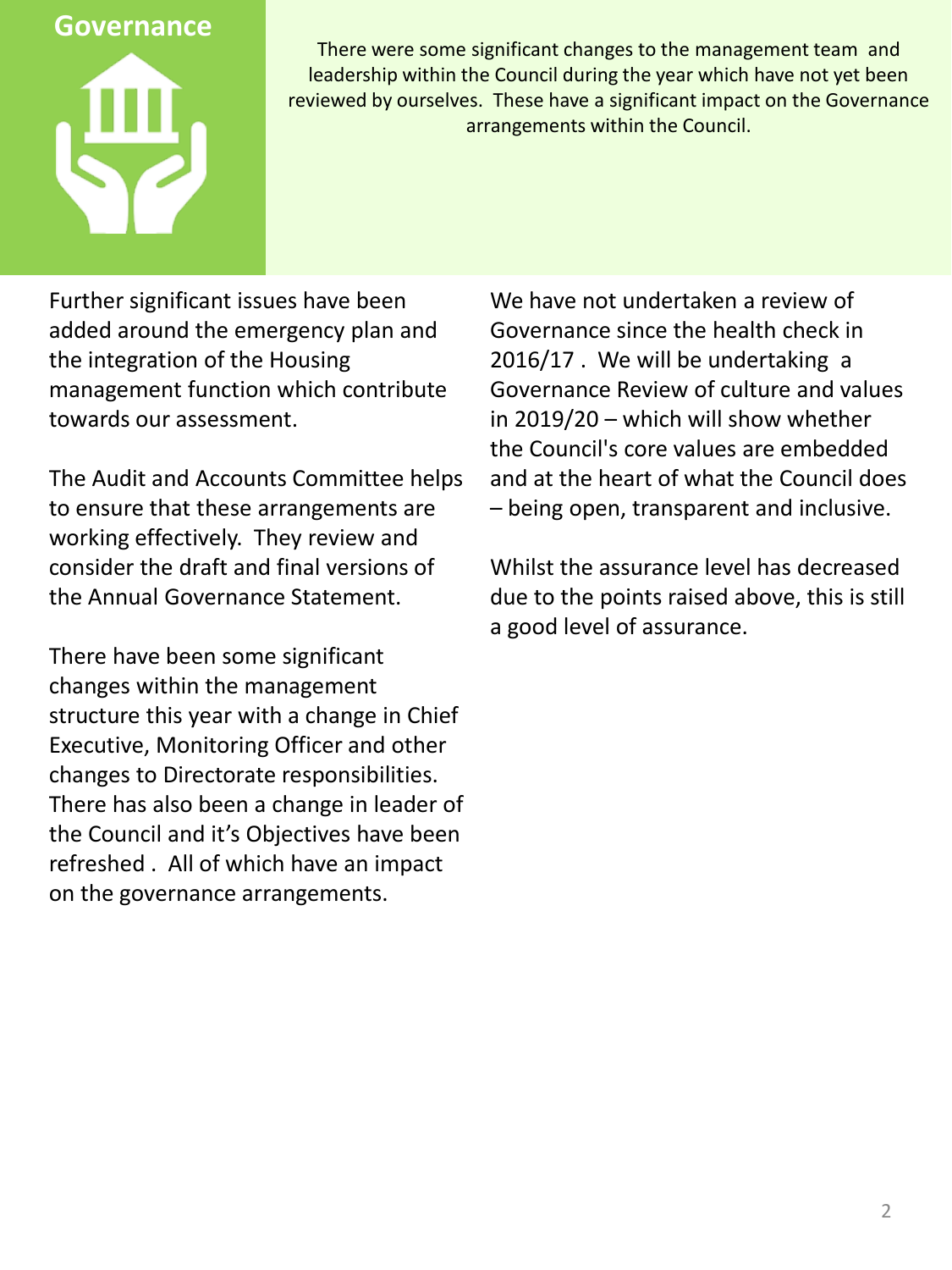



Good risk management is part of the way we work. It is about taking the right risks when making decisions or where we need to encourage innovation in times of major change – balancing risk, quality, cost and affordability. This put us in a stronger position to deliver our goals and provide excellent services.

During the year the Council's risk management arrangements were assessed as Green through the combined assurance review.

Previous audit work in 2017/18 provided substantial assurance and a level 3 of maturity.

There is an established framework in place for the Council to manage the key risks facing services and successful delivery priorities with regular reporting to management and members.

The Audit and Accounts Committee continues to receive regular updates on how the Council manages its risks.

A decision was taken this year to streamline the risks into Operational and Strategic. Fraud risks were incorporated into the operational risks.

A separate review of the Fraud risks was undertaken facilitated by the Assurance Lincolnshire Counter Fraud Team.

**Risk Management assurance remained the same**



#### **Assessed as Performing Well**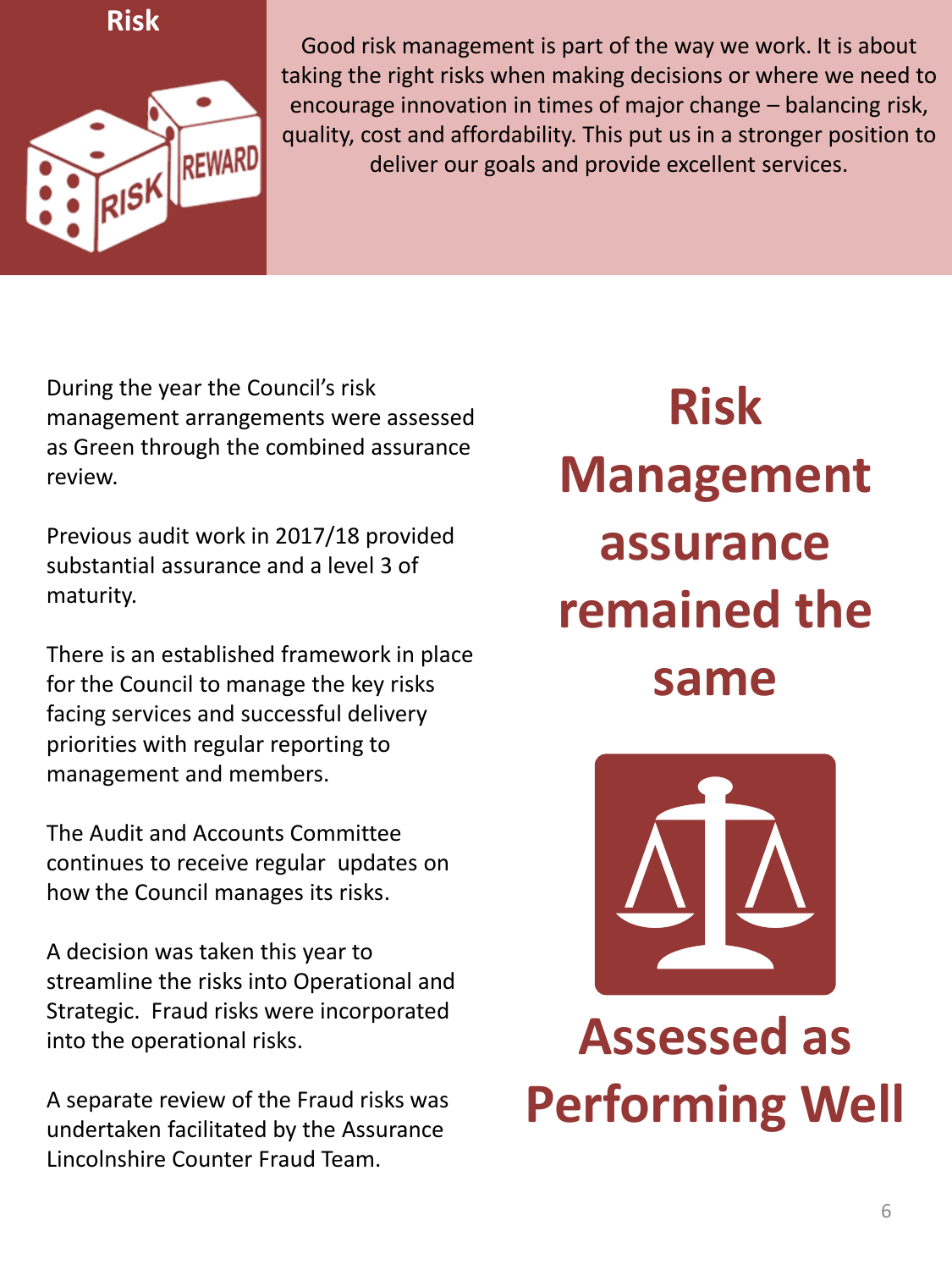#### **Internal Control**



We take account of the outcome of our audit work during the 2018/19 year. As our audit plans include different activities each year it is not unexpected that assurance varies. However the assurance levels still give insight into the Council's control environment.

A follow-up review of Business Continuity has again provided a limited level of assurance. Other limited assurance opinions are:

- Procurement Card
- **Cyber Security**

Emergency Planning was given a Substantial/Limited assurance opinion. A summary of these audits can be found in appendix 2.

Positive assurance levels have improved upon the previous year for the Council's systems**.**

During the year we have made 106 recommendations for improvement 16 of these were not confirmed as complete at the due date  $-$  see appendix 4 for full details.

Our opinion is based not only on the outcome of our internal audit work but also the intelligence gathered through the combined assurance work and other sources.

As shown in the following page the level of assurance has declined since last year and there are a number of keys areas which

received amber assurance or have not been given a level of assurance..

Whilst the assurance level has decreased due to the points raised above, this is still a good level of assurance.

### **Internal Control assurance has decreased**



**Assessed as Performing Adequately**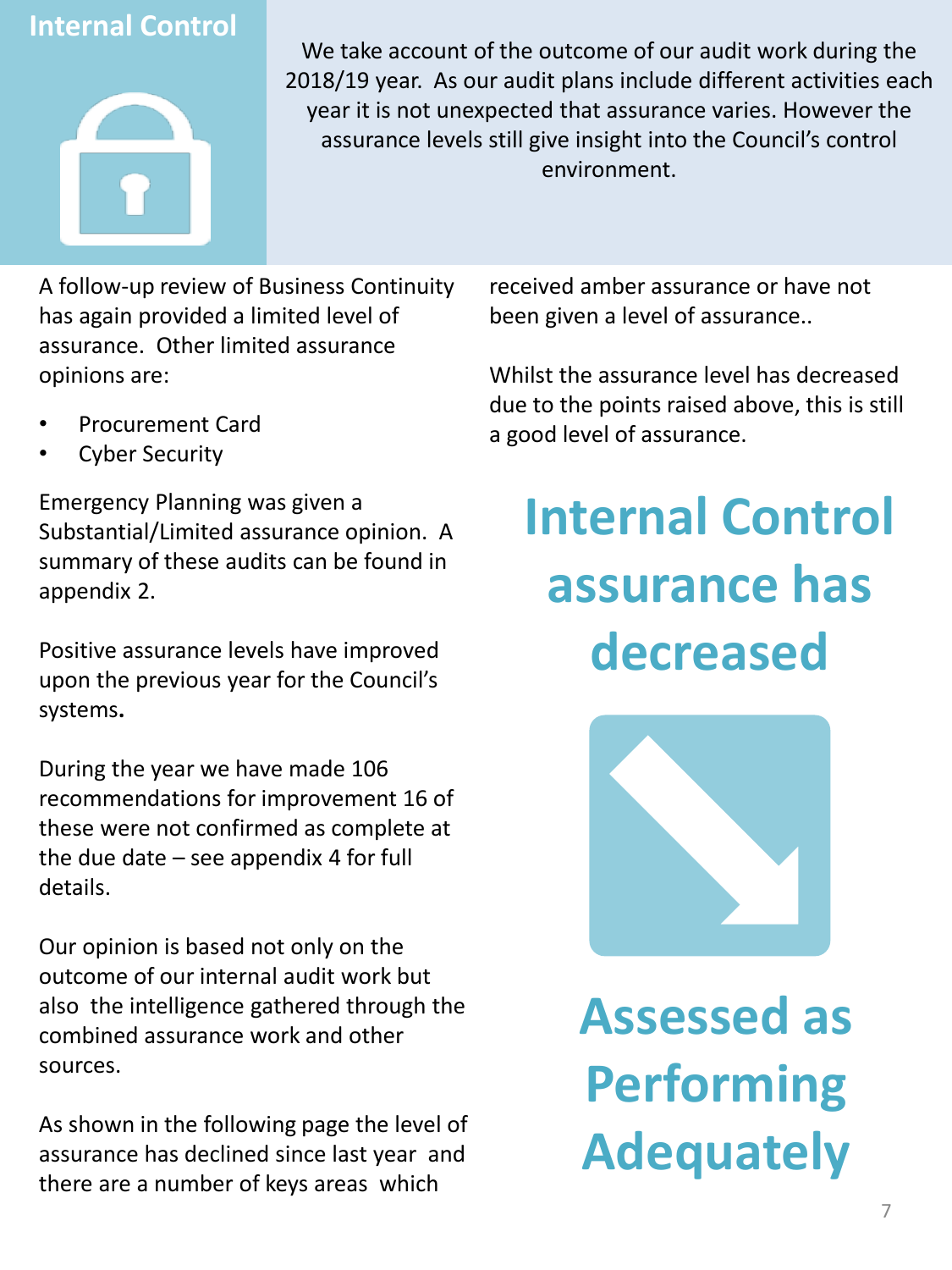#### **Internal Control**



A Combined Assurance Status report has not been produced this year but we have collated information from each Director and Business Manager on the level of confidence they can provide on service delivery arrangements, management of risks, operation of controls and performance for their area of responsibility. This information provides key assurance evidence to support the Head of Internal Audit opinion.

#### **Combined Assurance**

#### **Overall Assurance Status 18/19**



#### **assurance have decreased by 10% since 2017/18**



There remain no areas of low assurance. The biggest change is the number of unknown where there were previously none. These relate to projects for which assurance was not provided. Amber areas are:-

#### **Communities and Environment**

Street Cleansing, Health and Safety, Business Continuity, Emergency Planning, Housing Options.

#### **Growth and Regeneration**

Land Charges, National Civil War Centre

#### **Governance and Organisational Development**

Corporate Policy, External mail, print and Multi Function Devices, Performance Management, Assurance

#### **Resources and Deputy Chief Executive**

Corporate Planning, Commercialisation, Car Parks, Corporate Counter Fraud, Income and Banking, Financial Strategy, Benefits, Estates Management, Strategic Asset Management, Newark Cattlemarket Energy/Carbon Management

#### **ICT**

Governance, Operations, Compliance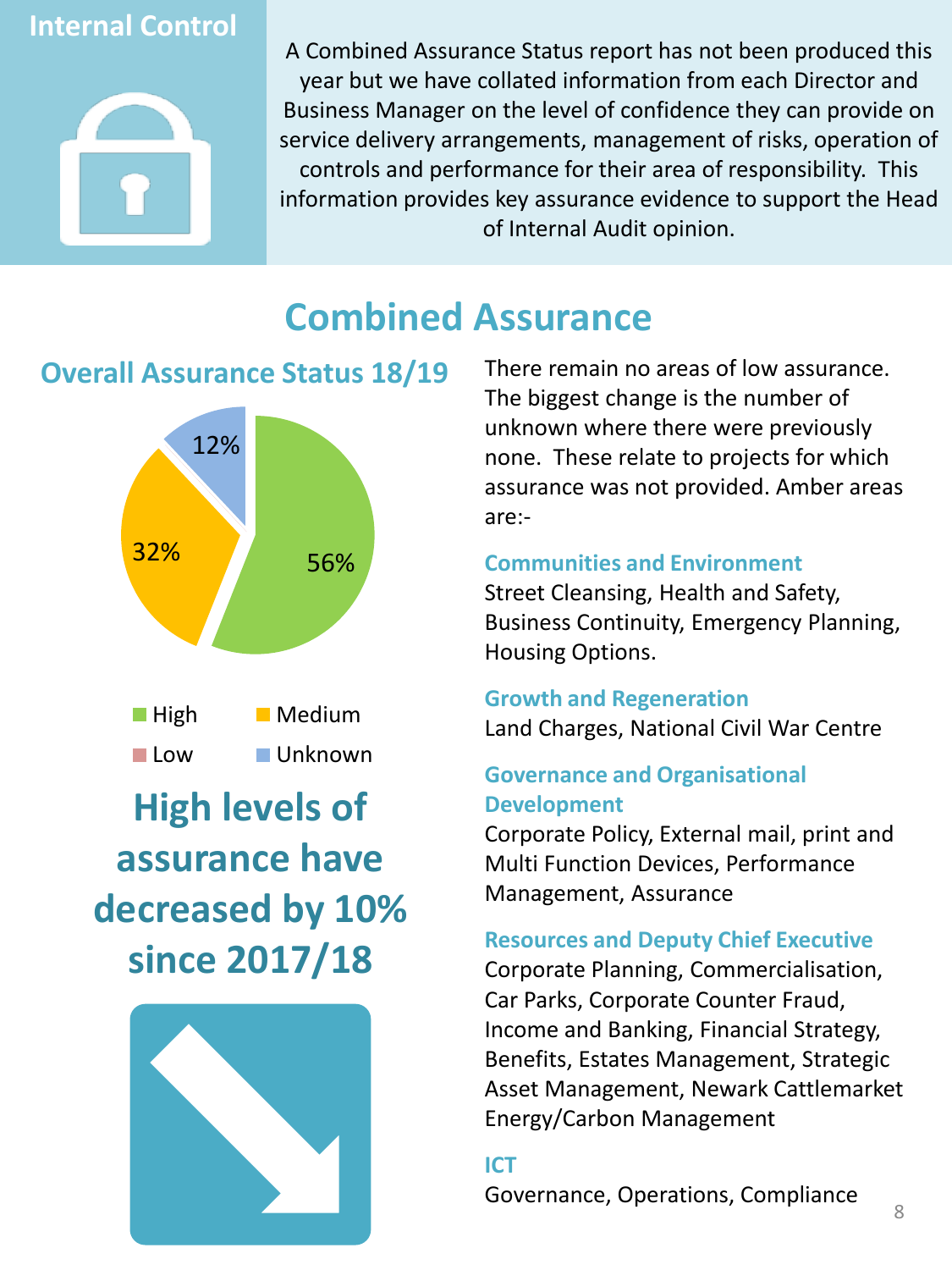#### **Financial Control**



Our audit plans include providing assurance over our key financial systems, the level of risk influences frequency.

Our work provides an important assurance element to support the External Auditor's opinion on the Council's Statement of Accounts.

During the year we reviewed:

- Key control testing **Substantial Assurance**
- Payroll **Substantial Assurance**
- Creditors **– Substantial Assurance**
- HRA **Substantial Assurance**

Following the issue of the report concerning Northamptonshire County Council we conducted a high level financial resilience health check at the Council. There were no concerns raised during the review which would affect the overall opinion and there was a positive statement provided last year from External Audit:-

*'The Authority is in a strong position with a high level of reserves, but has recognised the risks around future funding beyond 2020.'*

The Council is undertaking a procurement exercise for a new financial system and it's successful implementation will be key to future assurances.

**The Financial Control assurance remains the same**



**Assessed as Performing Well**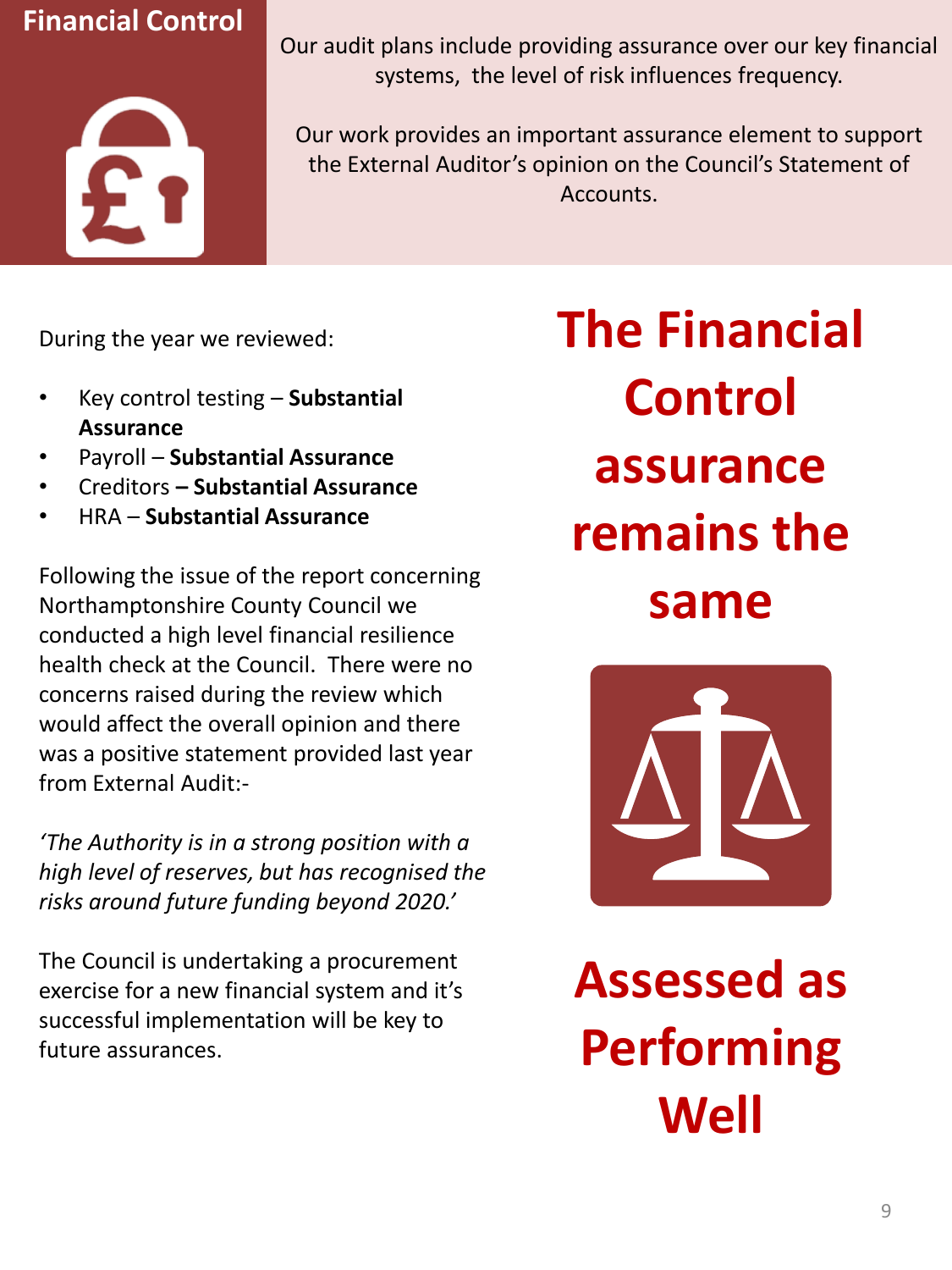#### **Our Work**



The Council is responsible for establishing and maintaining risk management processes, control systems and governance arrangements. Internal Audit plays a vital role in providing *independent risk based and objective assurance* and *insight* on how these arrangements are working. Internal Audit forms part of the Council's assurance framework.

#### **Scope of Work**

Our risk based internal audit plan was prepared taking into account the critical activities and key risks to support the basis of my annual opinion. It has remained flexible to enable us to respond to emerging risks and maintain effective focus.

The Audit Committee approved the 2018/19 original audit plan of **285 days** in February 2018. We have delivered 99% of the revised plan of **287 days** - **27** pieces of work. All remaining pieces of work are at draft report stage. More details on revisions to the plan can be found in Appendix 3

I do not consider the restrictions and changes to the plan to have had an adverse effect on my ability to deliver my overall opinion. The combined assurance model adopted by the Council helped in this regard.

We have not experienced any impairment to our independence or objectivity during the conduct and delivery of the Internal Audit Plan.

#### **Restriction on Scope**

In carrying out our work we identified no unexpected restrictions to the scope of our work. We have had minor difficulties in gaining access to some staff which resulted in some delay or inability to deliver planned work within the expected timescales.

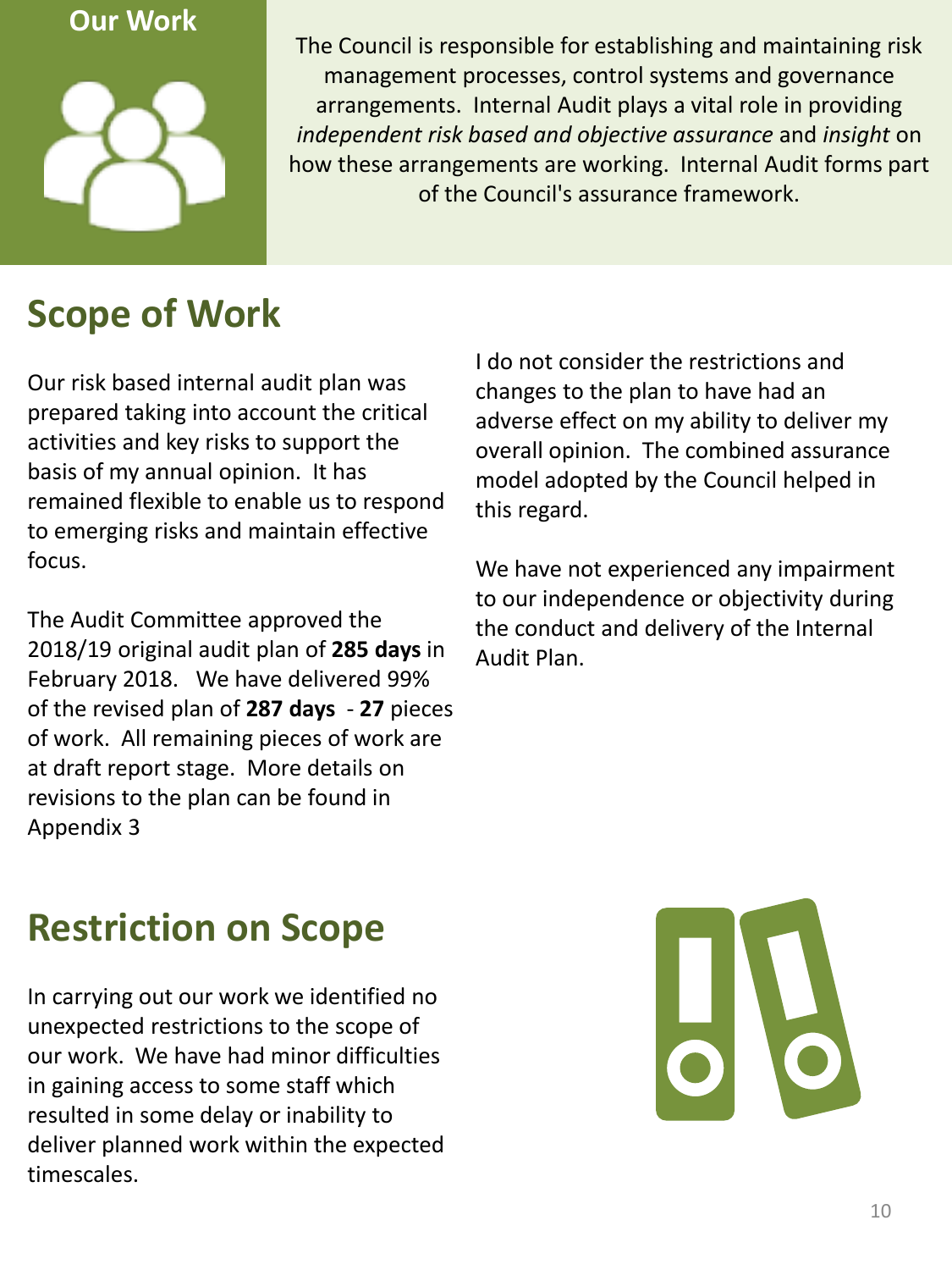#### **Our Work**



We recognise the importance of meeting customer expectations as well as conforming to the UK Public Sector Internal Audit Standards (PSIAS). We continually focus on delivering high quality audit to our clients – seeking opportunities to improve where we can.

#### **Quality Assurance**

Our commitment to quality begins with ensuring that we recruit develop and assign appropriately skilled and experienced people to undertake your audits.

Our audit practice includes ongoing quality reviews for all our assignments. These reviews examine all areas of the work undertaken, from initial planning through to completion and reporting. Key targets have been specified - that the assignment has been completed on time, within budget and to the required quality standard.

There is a financial commitment for training and developing staff. Training provision is continually reviewed through the appraisal process and regular one to one meetings.

Assurance Lincolnshire conforms to the UK Public Sector Internal Audit Standards. An External Quality Assessment was undertaken in September 2016. No areas of non-compliance with the standards that would affect the overall scope or operation of the internal audit activity was identified.

Our quality assurance framework helps us maintain a continuous improvement plan, which includes the following:

- Update Internal Audit Charter and practice manual following revision of PSIAS in April 2017 and CIPFA Application Note.
- Working with senior management improve progress and delivery monitoring / audit scheduling
- Support development of the Audit & Accounts Committee, following publication of CIPFA Audit Committee practical guidance
- Continuing professional development around new and emerging practice guidance.

Although internal and external auditors carry out their work different objectives in mind, many of the processes are similar and it is good professional practice that they should work together closely. Wherever possible, External Audit will place reliance and assurance upon internal audit work where it is appropriate.

Assurance Lincolnshire were winners of CIPFA's Public Finance Awards 2019 for its work around Governance - Culture and Values. 11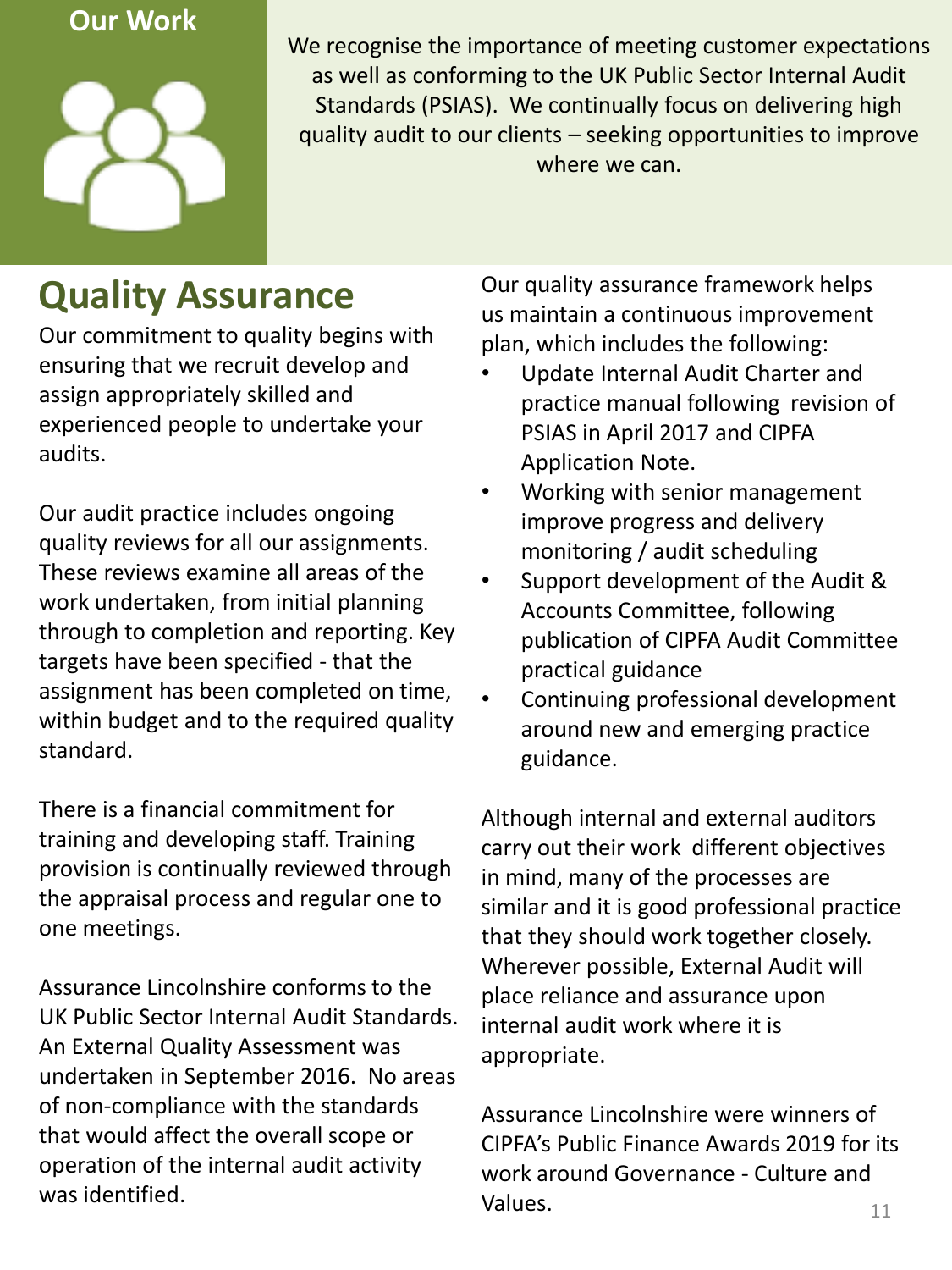#### **Benchmarking**



Our audit plan includes different activities each year – it is therefore not unexpected that these vary; however, the assurance levels do give an insight on the application of the Council's control environment and forms part of the evidence that helped inform the overall annual opinion.

#### **Assurances**



**Increase in High and Substantial Assurance on last year**

> **Fall in Low and Limited Assurance on last year 14%**

 $\blacksquare$  High  $\blacksquare$  Substantial  $\blacksquare$  Limited  $\blacksquare$  Low

#### **Recommendations**



**increase in high priority recommendations**

**Medium priority recommendations have reduced**





Further details can be found at appendix 4 and 5 including outstanding recommendations  $12$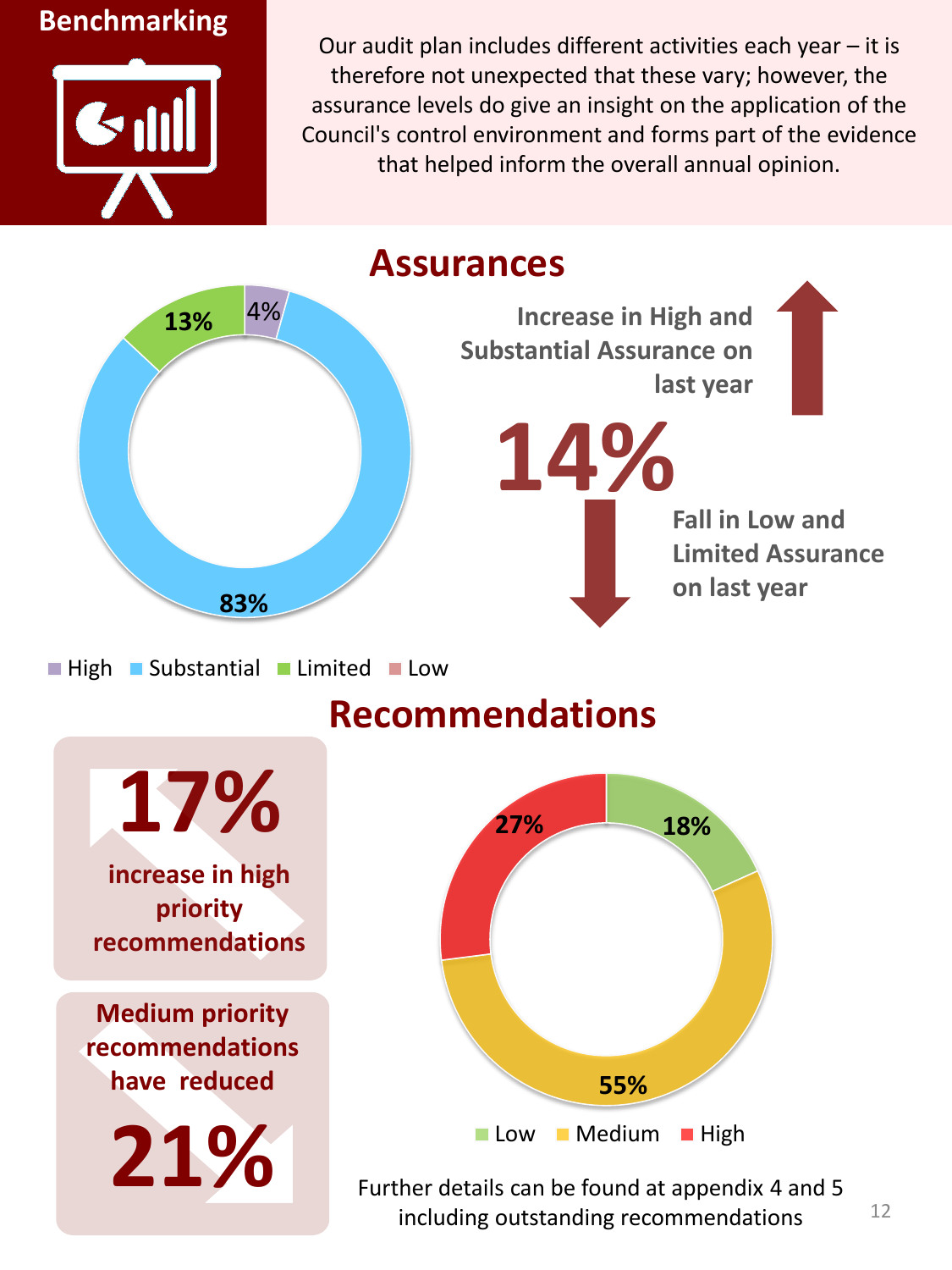#### **Benchmarking**



Internal Audit's performance is measured against a range of indicators. The table **Figure 6** shows our performance on key indicators at the end of the year. We are pleased to report a good level of achievement delivery of the revised plan and the added value of our work. An area of improvement is around contemporary reporting (timescales).

#### **Performance on Key Indicators**

**Rated our service Good to Excellent 100%**  **Some decline in achievement of Audit KPI's**





Further details can be found at appendix 5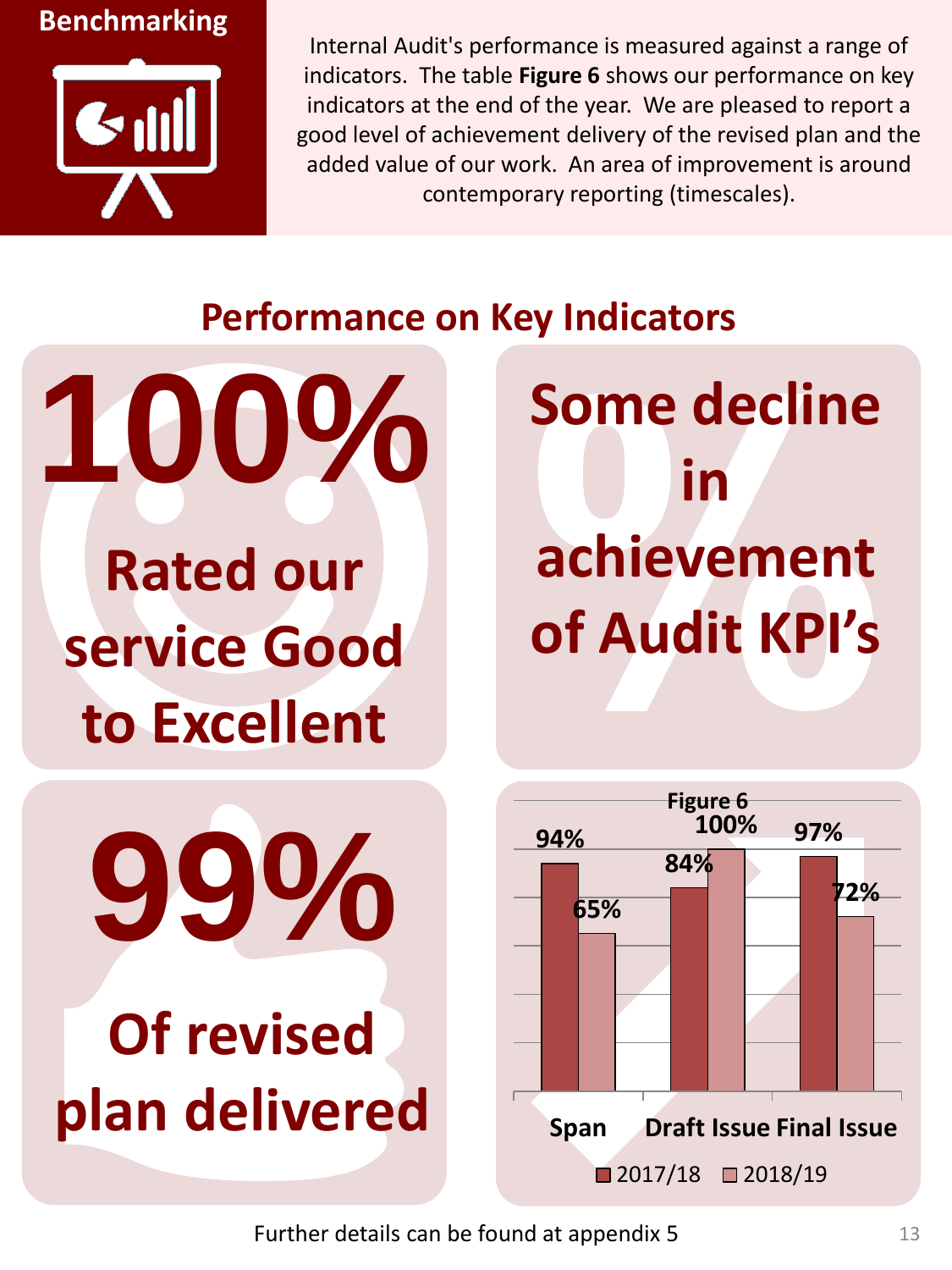**Appendix 1 Details of Audits**

| Audit                                                                         | Rating                      | <b>Type</b>                | <b>High</b>  | Medium         | Advisory       | Total                   |
|-------------------------------------------------------------------------------|-----------------------------|----------------------------|--------------|----------------|----------------|-------------------------|
| Mansfield Crematorium                                                         | Completed                   | Financial                  | N/A          | N/A            | N/A            | N/A                     |
| <b>HRA Self Financing Business Plan</b>                                       | Substantial                 | <b>Risk Based</b><br>Audit | $\mathbf{1}$ | 5              | $\mathbf 0$    | 6                       |
| S106 Funding                                                                  | Substantial                 | <b>Risk Based</b><br>Audit | $\mathbf 0$  | 3              | $\mathbf{1}$   | 4                       |
| <b>Emergency Planning</b>                                                     | Substantial                 | <b>Risk Based</b><br>Audit | 5            | $\overline{2}$ | $\mathbf 0$    | 7                       |
| Economic Development                                                          | Substantial                 | <b>Risk Based</b><br>Audit | $\mathbf 0$  | 5              | $\overline{2}$ | 7                       |
| <b>Cyber Security</b>                                                         | Limited                     | <b>Risk Based</b><br>Audit | 9            | 10             | $\overline{2}$ | 21                      |
| Newark Cattlemarket                                                           | Completed                   | Financial                  | N/A          | N/A            | N/A            | N/A                     |
| Creditors                                                                     | Substantial                 | <b>Risk Based</b><br>Audit | 1            | 3              | $\overline{2}$ | 6                       |
| Development Company                                                           | Substantial                 | <b>Risk Based</b><br>Audit | $\mathbf 0$  | 4              | 3              | $\overline{\mathbf{z}}$ |
| Assurance                                                                     | Substantial                 | <b>Risk Based</b><br>Audit | $\mathbf 0$  | 3              | $\overline{2}$ | 5                       |
| <b>Brexit Preparation and</b><br>understanding the risks and<br>opportunities | Substantial                 | <b>Risk Based</b><br>Audit | $\mathbf 0$  | $\mathbf{1}$   | $\mathbf{1}$   | $\overline{2}$          |
| Gilstrap                                                                      | Completed                   | Financial                  | N/A          | N/A            | N/A            | N/A                     |
| <b>NSDC Companies</b>                                                         | Indicative -<br>Substantial | <b>Risk Based</b><br>Audit | $\mathbf 0$  | 6              | $\mathbf{1}$   | $\overline{7}$          |
| Review of IR35                                                                | Substantial                 | <b>Risk Based</b><br>Audit | $\mathbf{1}$ | $\mathbf 0$    | $\mathbf{1}$   | $\overline{2}$          |
| <b>Environmental Protection</b>                                               | Substantial                 | <b>Risk Based</b><br>Audit | $\mathbf 0$  | 3              | $\overline{2}$ | 5                       |
| Sub-Total                                                                     |                             |                            | 17           | 45             | 17             | 79                      |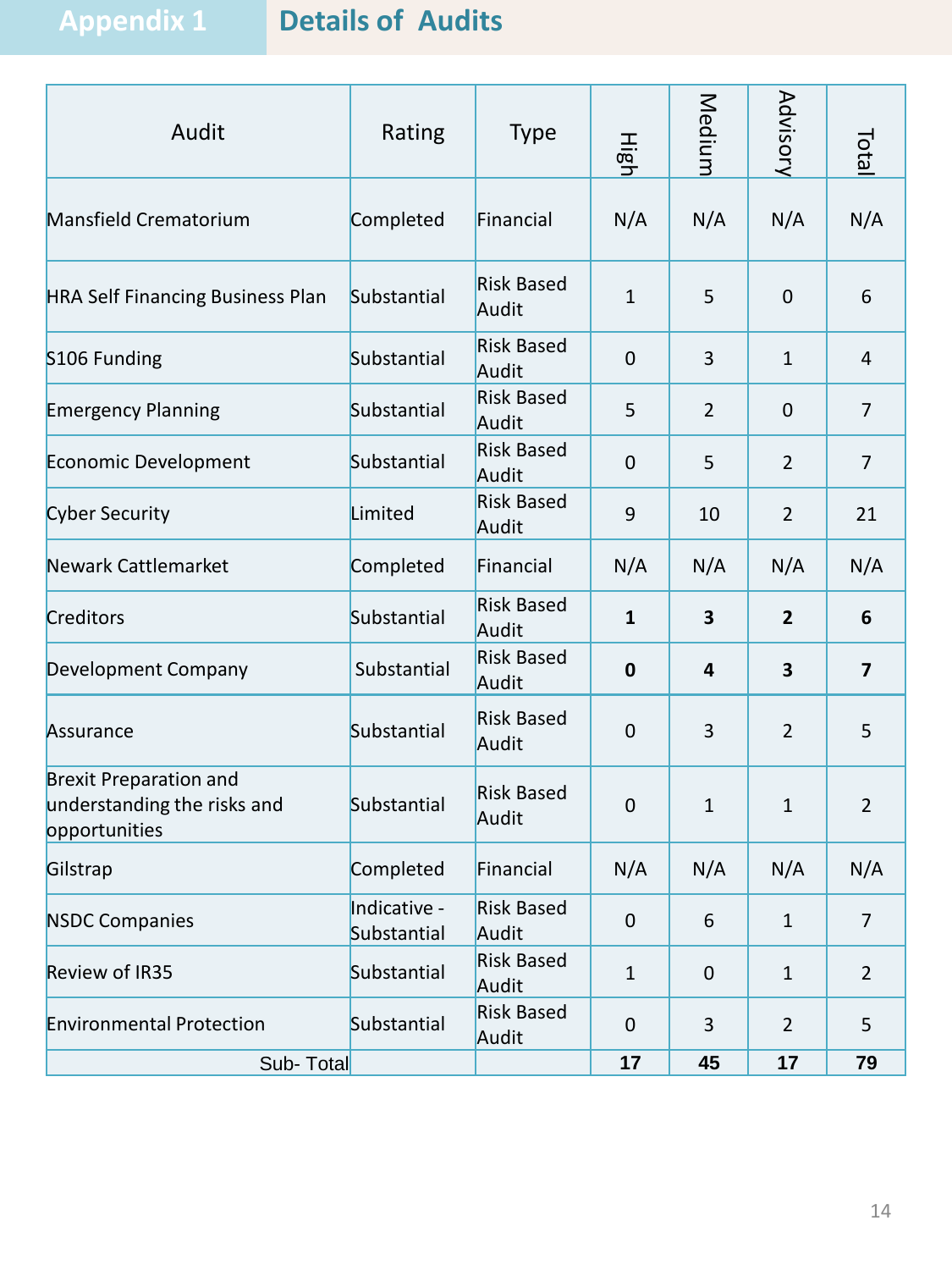#### **Appendix 1 Details of Audits - continued**

| Audit                                                                                                              | Rating                                 | <b>Type</b>                | High           | Medium         | Advisory         | Total          |
|--------------------------------------------------------------------------------------------------------------------|----------------------------------------|----------------------------|----------------|----------------|------------------|----------------|
| <b>IT Infrastructure</b>                                                                                           | Cancelled                              | <b>Risk Based</b><br>Audit | N/A            | N/A            | N/A              | N/A            |
| Payroll                                                                                                            | Substantial                            | <b>Risk Based</b><br>Audit | $\overline{0}$ | 3              | $\mathbf{1}$     | $\overline{4}$ |
| Commercialisation                                                                                                  | Postponed to<br>2019/20                | <b>Risk Based</b><br>Audit | N/A            | N/A            | N/A              | N/A            |
| <b>Key Control Testing</b>                                                                                         | Substantial                            | <b>Risk Based</b><br>Audit | $\mathbf{1}$   | 4              | $\overline{2}$   | $\overline{7}$ |
| <b>Combined Assurance</b>                                                                                          | Completed                              | Consultancy                | N/A            | N/A            | N/A              | N/A            |
| <b>Street Cleansing</b>                                                                                            | Substantial                            | <b>Risk Based</b><br>Audit | $\overline{0}$ | 5              | $\mathbf 0$      | 5              |
| <b>Counter Fraud</b>                                                                                               | Substantial                            | <b>Risk Based</b><br>Audit | $\mathbf 0$    | $\overline{2}$ | $\mathbf 0$      | $\overline{2}$ |
| <b>Domestic Refuse</b>                                                                                             | Substantial                            | <b>Risk Based</b><br>Audit | 4              | 3              | $\mathbf{1}$     | 8              |
| <b>Strategic Asset Management</b>                                                                                  | Indicative -<br>Substantial            | <b>Risk Based</b><br>Audit | 0              | 6              | $\mathbf 0$      | 6              |
| Project/Programme Management                                                                                       | <b>Draft Report</b>                    | <b>Risk Based</b><br>Audit | N/A            | N/A            | N/A              | N/A            |
| Workforce changes and<br>succession planning within the<br>Council including changes within<br>the management team | Cancelled -<br>postponed to<br>2019/20 | <b>Risk Based</b><br>Audit | N/A            | N/A            | N/A              | N/A            |
| <b>Business Continuity</b>                                                                                         | Indicative –<br>Limited                | <b>Risk Based</b><br>Audit | 7              | 0              | $\mathbf 0$      | 7              |
| <b>IT Governance</b>                                                                                               | Indicative -<br>substantial            | <b>Risk Based</b><br>Audit | $\mathbf{1}$   | $\mathbf{1}$   | $\mathbf 0$      | $\overline{2}$ |
| Running of elections and<br><b>Referendums</b>                                                                     | Cancelled                              | <b>Risk Based</b><br>Audit | N/A            | N/A            | N/A              | N/A            |
| Follow-ups                                                                                                         | Indicative $-$<br>Substantial          | <b>Risk Based</b><br>Audit | $\mathbf 0$    | $\overline{2}$ | $\boldsymbol{0}$ | $\overline{2}$ |
| <b>Procurement Card</b>                                                                                            | Indicative -<br>Limited                | <b>Risk Based</b><br>Audit | 7              | $\overline{4}$ | 4                | 15             |
| Total                                                                                                              |                                        |                            | 37             | 75             | 25               | 137            |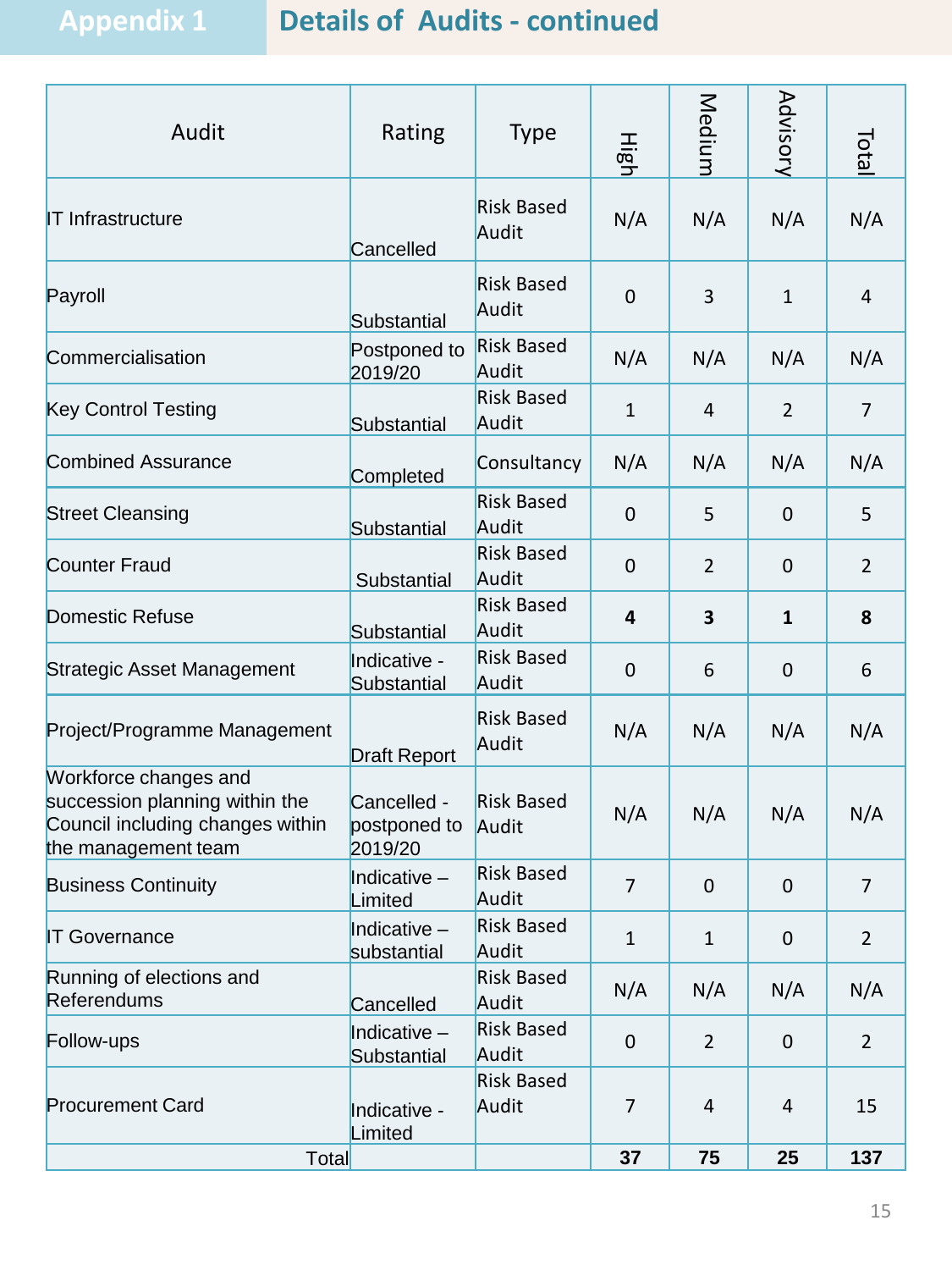During the year we have issued a number of limited assurance opinions, in summary these are:

**Cyber Security** – our review looked to provide assurance that the 10 steps for cyber security set by the National Cyber Security Centre to help organisations manage cyber risks and 2 steps added by the National Audit Office had been addressed by the Council. There were a number of improvements required both in the policies and procedures and operational aspects of ICT.

**Procurement Card\* –** this was an additional audit to the original plan which looked at the processes and use of the Councils Procurement Card. We found weaknesses within several areas of the process including monitoring of usage and card security.

**Business Continuity\*** – this review was a follow-up of the previous audit carried out in 2017/18 which received Limited assurance. We found that whilst some work had been carried out at this stage, we are unable to give a higher rating due to the fact that the Business Impact Assessments (BIA) and service plans are incomplete. Also as the service plans haven't been finished yet, there has been no testing of the current corporate Business Continuity Plan. The action plan remains in place and will continue to be monitored by SLT.

**Emergency Planning** – Our audit was aimed at providing assurance that the Council has an up to date and stable plan in place, in order to manage the implications of any emergency.

Our overall assurance rating for Emergency Planning, as it currently stands whilst evolving, is substantial borderline limited.

This rating means that we have assessed it to be substantial overall but it would only take a decline in development and progress to become limited. Whilst there are sufficient controls in place to manage an Emergency Planning incident, we feel that there are still some significant improvements to be made.

Recommendations have been made to improve the assurance levels within these audits which are continuously monitored and reported. These are summarised within Appendix 5.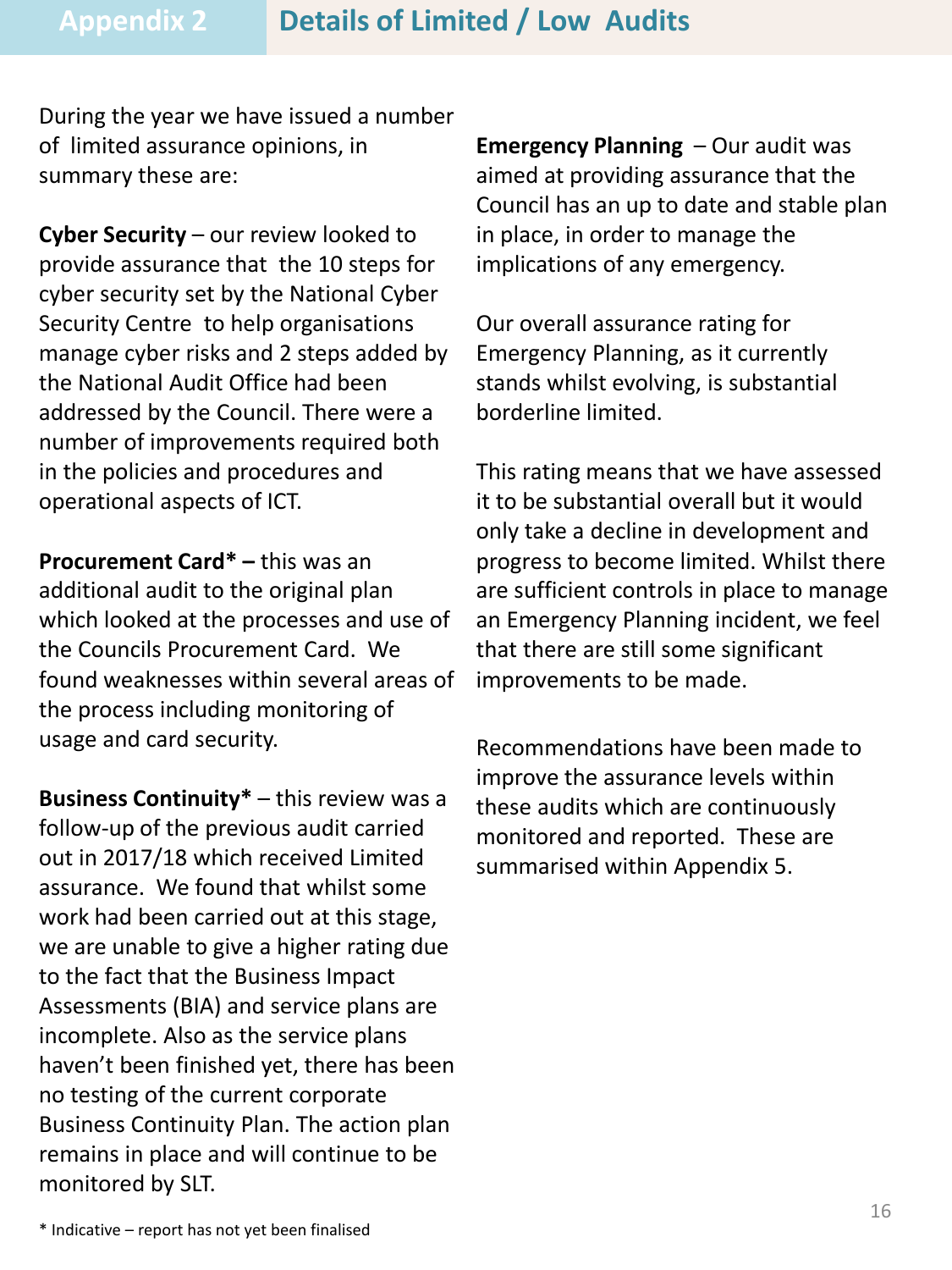The original approved plan was 285 days – the revised plan was 287 days.

A number of audits were removed from the original audit plan – these were due to a combination of:

- changes being requested by management - so the timing of the audit adds more value
- management could not accommodate the audit in their work plan before the end of the year
- re-prioritising audit resources to those of highest risk

Outlined below are the areas that have been removed from the original plan:

- Running of Elections and Referendums
- Commercialisation
- Workforce changes and succession planning within the Council including changes within the management team
- ICT Infrastructure

Two of these have been included in the 2019/20 plan, although due to changes in risk and priorities the others have been removed completely.

During the year we were also requested to undertaken the following additional work:

- Procurement Card
- ICT consultancy report
- Fraud Risks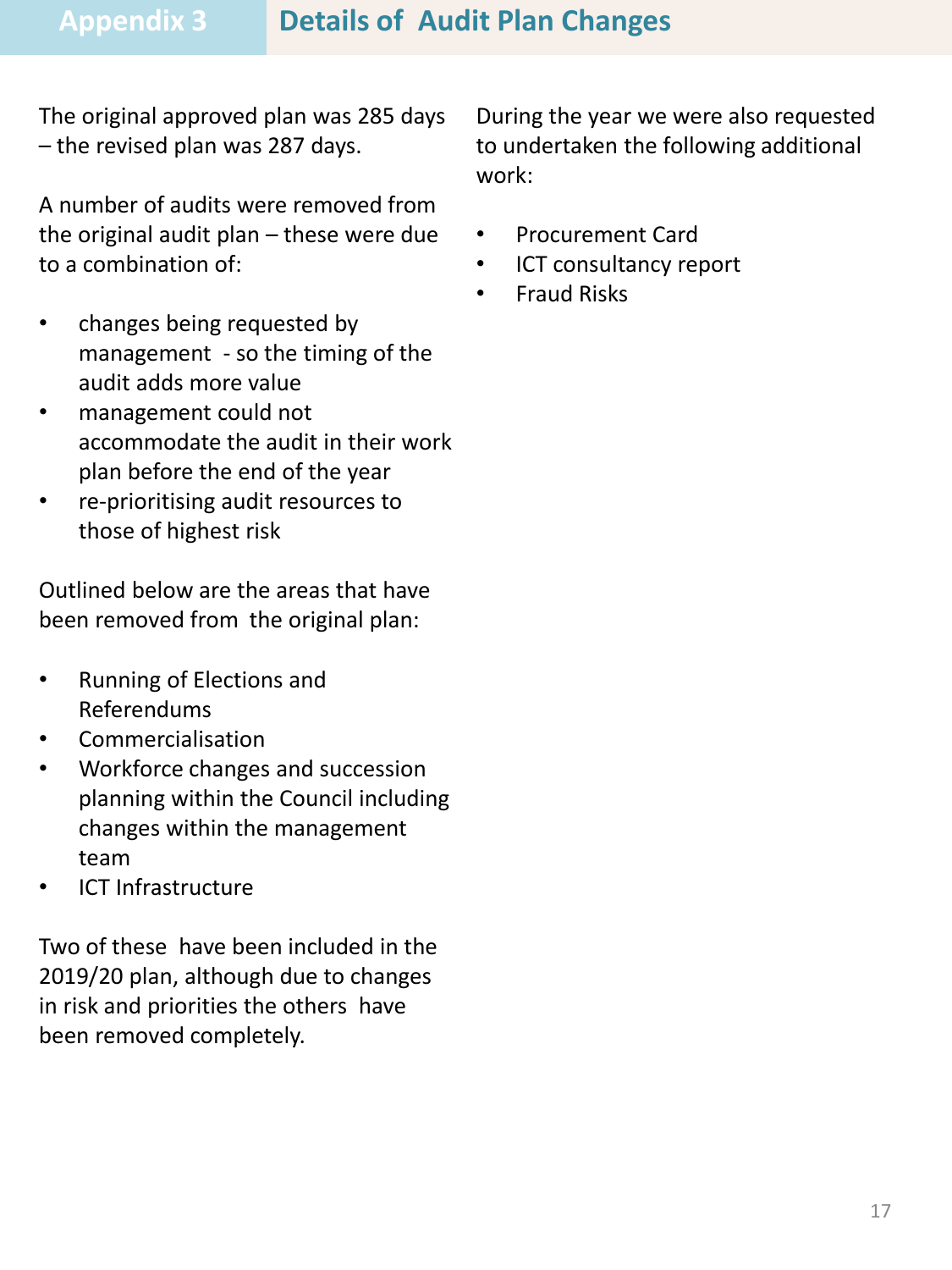#### **Overall Actions remaining to be implemented**



**High Priority Actions remaining to be implemented**

**Overall Overdue**



#### **Medium Priority Actions remaining to be implemented**

**Overall Overdue**

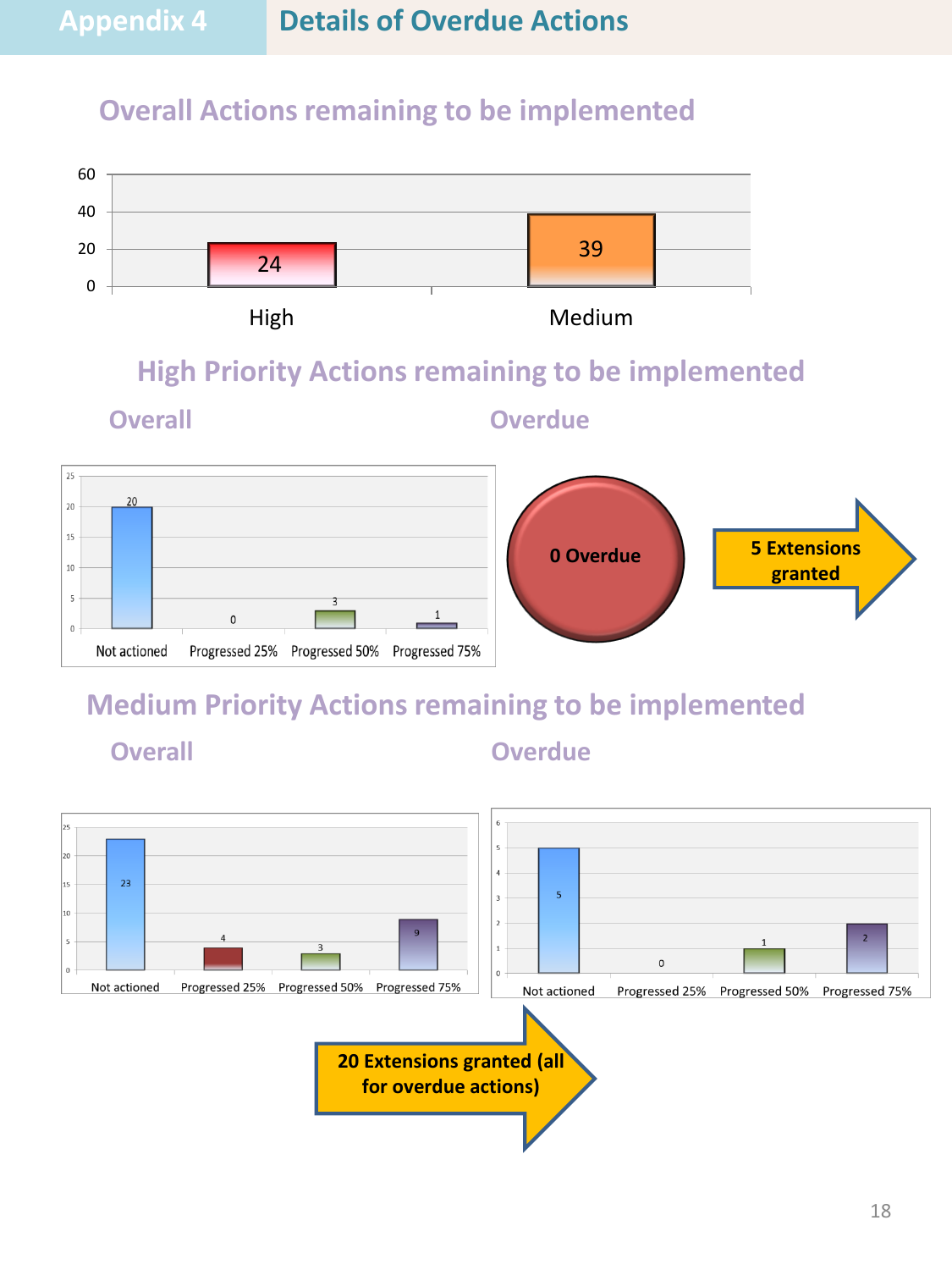#### **Status of Actions within Limited or Low reports for 2018/19**



**Comparison of Assurances**





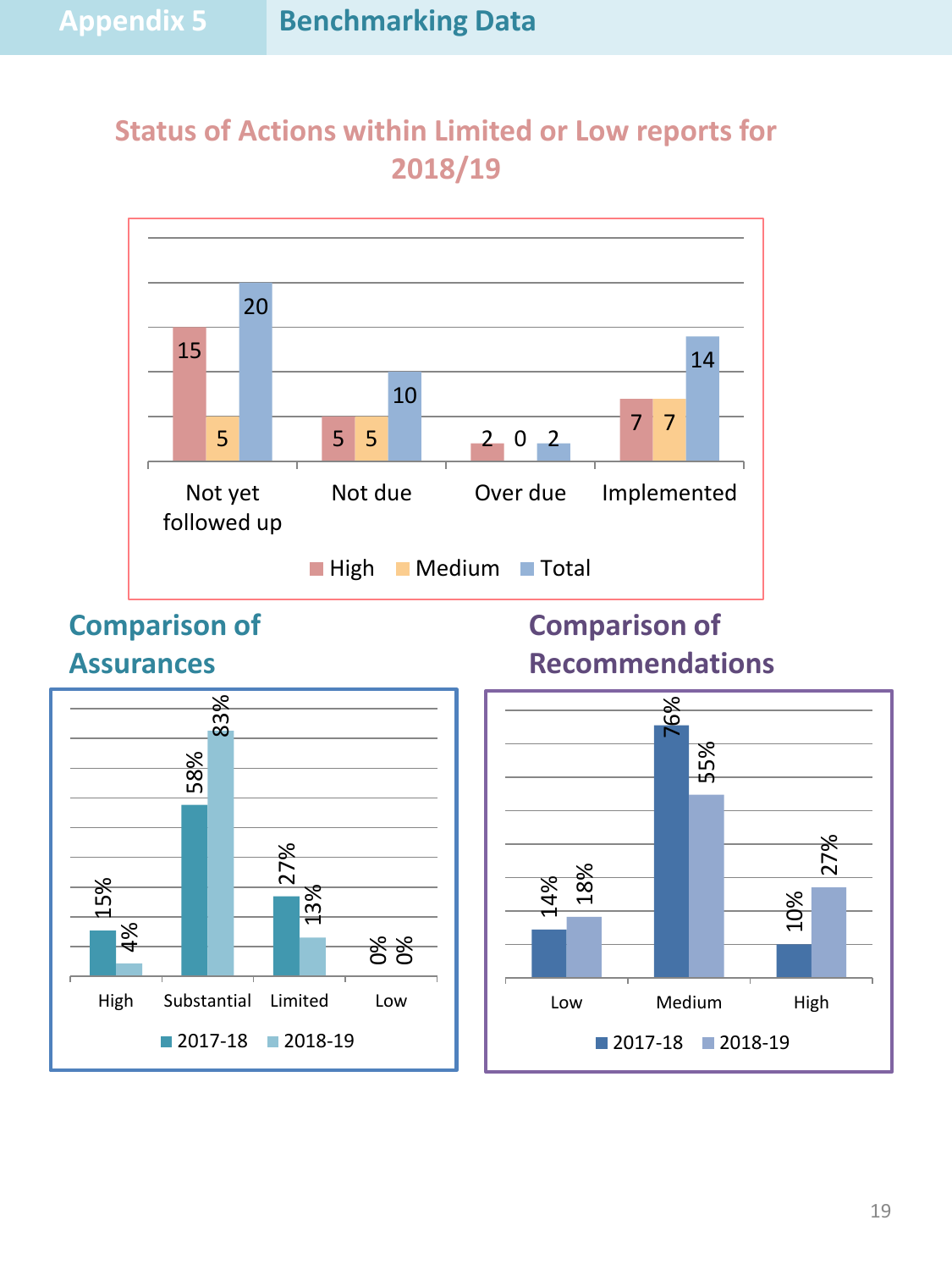#### **Performance on Key Indicators**

| <b>Performance Indicator</b>                                   | <b>Annual Target</b>     | <b>Actual</b>    |
|----------------------------------------------------------------|--------------------------|------------------|
| Percentage of plan completed<br>(based on revised plan)        | 100%                     | 99%              |
| Percentage of recommendations agreed                           | 100%                     | 99%              |
| Percentage of 2018/19 Actions implemented                      | 100% or escalated        | 51%              |
| <b>Timescales:</b>                                             |                          |                  |
| Draft Report issued within 10 days of completion               | 100%                     | 100%             |
| Final Report issued within 5 days of management<br>response    | 100%                     | 72%              |
| Draft Report issued within 2 months of fieldwork<br>commencing | 80%                      | 65%              |
| <b>Client Feedback on Audit (average)</b>                      | <b>Good to excellent</b> | <b>Excellent</b> |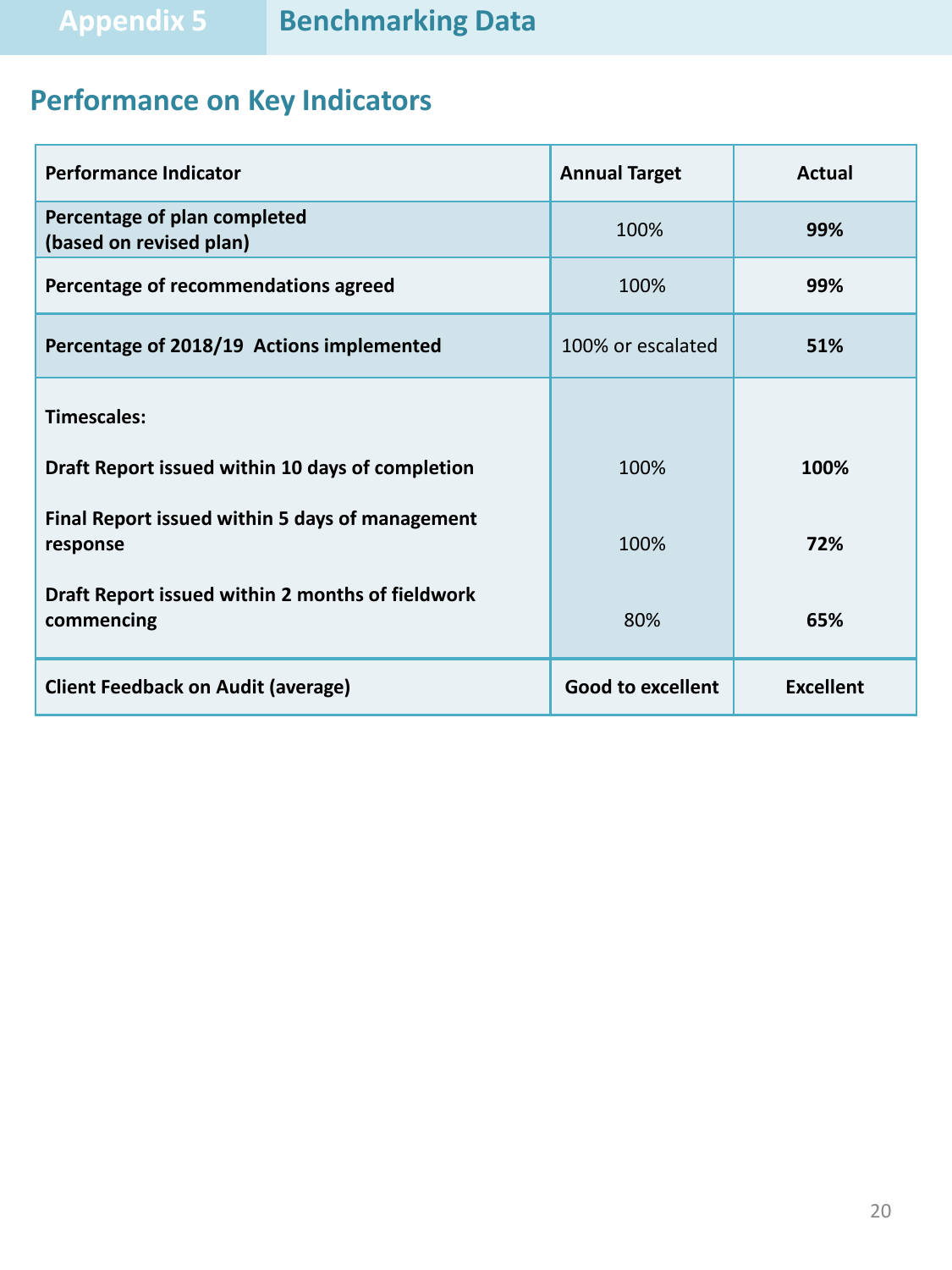| <b>High</b>        | Our critical review or assessment on the activity gives us a<br>high level of confidence on service delivery arrangements,<br>management of risks, and the operation of controls and / or<br>performance.                                                                                                                                                                                    |
|--------------------|----------------------------------------------------------------------------------------------------------------------------------------------------------------------------------------------------------------------------------------------------------------------------------------------------------------------------------------------------------------------------------------------|
|                    | The risk of the activity not achieving its objectives or<br>outcomes is low. Controls have been evaluated as adequate,<br>appropriate and are operating effectively.                                                                                                                                                                                                                         |
| <b>Substantial</b> | Our critical review or assessment on the activity gives us a<br>substantial level of confidence (assurance) on service<br>delivery arrangements, management of risks, and operation<br>of controls and / or performance.                                                                                                                                                                     |
|                    | There are some improvements needed in the application of<br>controls to manage risks. However, the controls have been<br>evaluated as adequate, appropriate and operating<br>sufficiently so that the risk of the activity not achieving its<br>objectives is medium to low.                                                                                                                 |
| <b>Limited</b>     | Our critical review or assessment on the activity gives us a<br>The controls to manage the key risks were found not always<br>to be operating or are inadequate. Therefore, the controls<br>evaluated are unlikely to give a reasonable level of<br>confidence (assurance) that the risks are being managed<br>effectively. It is unlikely that the activity will achieve its<br>objectives. |
| Low                | Our critical review or assessment on the activity identified<br>significant concerns on service delivery arrangements,<br>management of risks, and operation of controls and / or<br>performance.                                                                                                                                                                                            |
|                    | There are either gaps in the control framework managing<br>the key risks or the controls have been evaluated as not<br>adequate, appropriate or are not being effectively operated.<br>Therefore the risk of the activity not achieving its objectives<br>is high.                                                                                                                           |